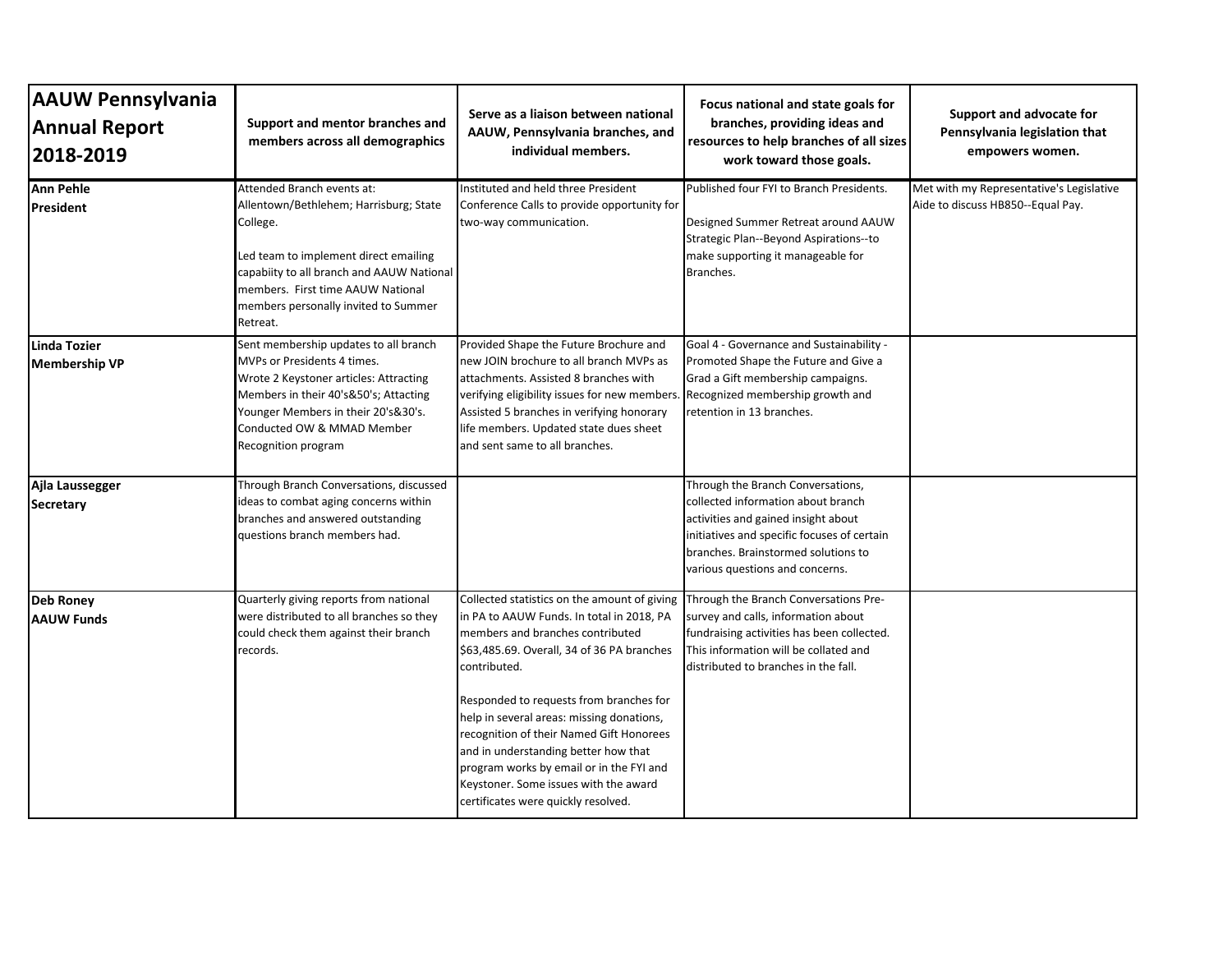| <b>AAUW Pennsylvania</b><br><b>Annual Report</b><br>2018-2019 | Provide leadership on important<br>issues and help show their relevance<br>at the state and local levels.                                                                                                                                                                             | Pass Equal Pay legislation in the 2019-<br>2020 General Assembly. (Economic<br>Security)                    | <b>Implement Work Smart salary</b><br>negotiation workshops across<br>Pennsylvania. (Economic Security                                                                                                                 | Provide financial support for<br>college students to attend<br><b>NCCWSL.</b> (Education & Training;<br>Leadership) |
|---------------------------------------------------------------|---------------------------------------------------------------------------------------------------------------------------------------------------------------------------------------------------------------------------------------------------------------------------------------|-------------------------------------------------------------------------------------------------------------|------------------------------------------------------------------------------------------------------------------------------------------------------------------------------------------------------------------------|---------------------------------------------------------------------------------------------------------------------|
| <b>Ann Pehle</b><br><b>President</b>                          | Contributed several articles for each of the<br>four Keystoner issues on national and state<br>issues.                                                                                                                                                                                | Attended Equal Pay Day Rally.<br>Joined Barbara Price at two of the First<br>Lady's pay equity roundtables. | Leading the project with Pennsylvania<br>Commission for Women to hold pilot<br>workshops -- two each in three locations.<br>Link between effort in Pittsburgh to bring<br>Work Smart (duplicating Boston) and<br>AAUW. |                                                                                                                     |
| Linda Tozier<br><b>Membership VP</b>                          |                                                                                                                                                                                                                                                                                       |                                                                                                             |                                                                                                                                                                                                                        |                                                                                                                     |
| Ajla Laussegger<br><b>Secretary</b>                           |                                                                                                                                                                                                                                                                                       |                                                                                                             |                                                                                                                                                                                                                        |                                                                                                                     |
| <b>Deb Roney</b><br><b>AAUW Funds</b>                         | Chose a fundraiser for the July retreat and<br>will get new donation envelopes printed.<br>After direction from Ann Pehle, arranged<br>with Dot McLane and Mary Jo Buckwalter<br>for them to organize a PayPal Here system<br>for taking credit cards for donations to<br>AAUW Funds. |                                                                                                             |                                                                                                                                                                                                                        |                                                                                                                     |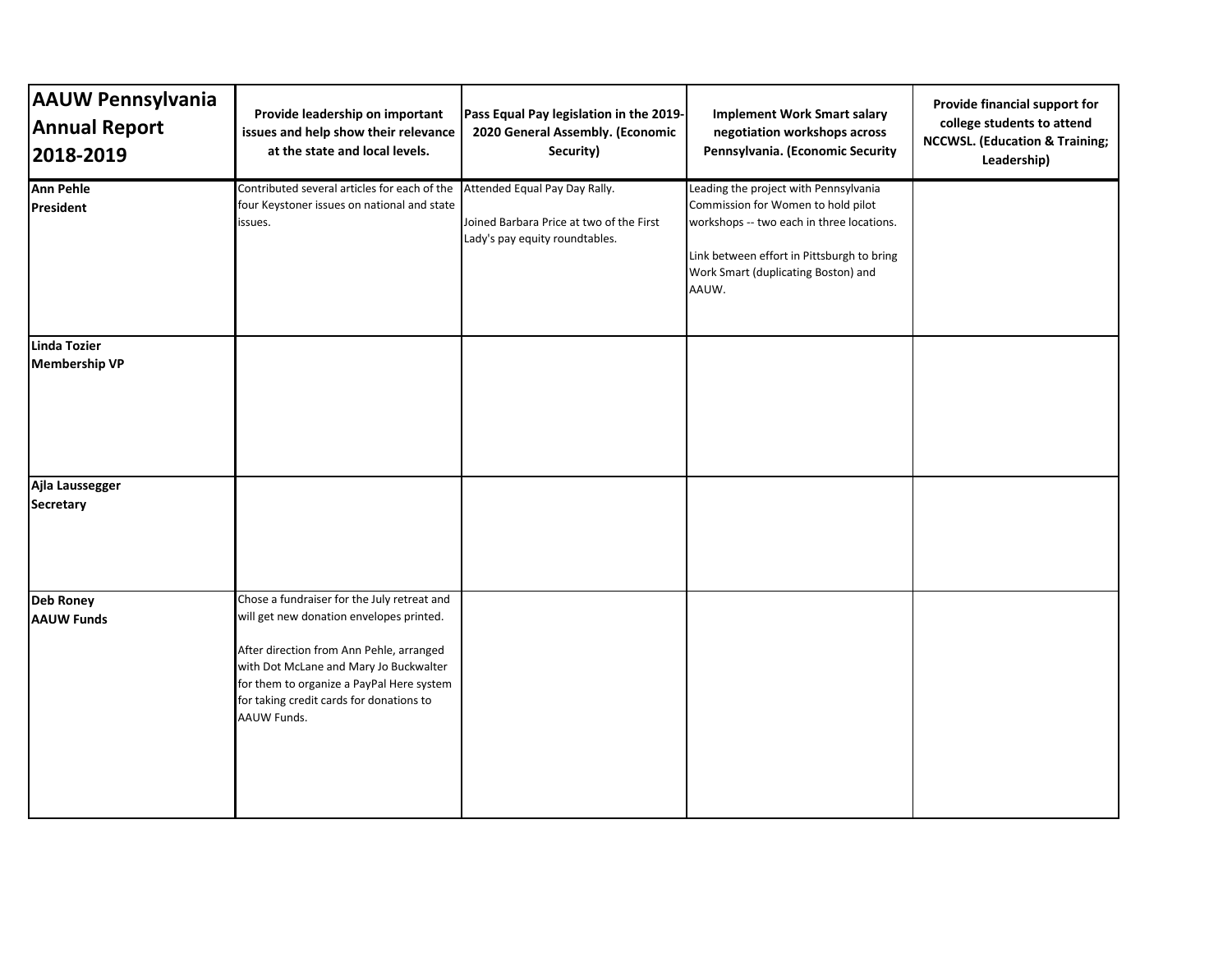| <b>AAUW Pennsylvania</b><br><b>Annual Report</b><br>2018-2019 | Develop fair district lines in<br>Pennsylvania through participation<br>with Fair Districts PA and Draw the<br>Lines. (Education & Training;<br><b>Economic Security, Leadership)</b> | Demonstrate support for public<br>education in Pennsylvania.<br>(Education & Training)                                                                                    |
|---------------------------------------------------------------|---------------------------------------------------------------------------------------------------------------------------------------------------------------------------------------|---------------------------------------------------------------------------------------------------------------------------------------------------------------------------|
| <b>Ann Pehle</b><br>President                                 | Promoted Draw the Lines in every<br>communication. Supported branches that<br>applied for a state grant to hold an event.                                                             | Leader of AAUW Pennsylvania Education<br>Committee. Primary contact with PA<br>Schools Work.<br>Education Committee asked branches to<br>collect lack-of-funding stories. |
| Linda Tozier<br><b>Membership VP</b>                          |                                                                                                                                                                                       |                                                                                                                                                                           |
| Ajla Laussegger<br>Secretary                                  |                                                                                                                                                                                       |                                                                                                                                                                           |
| Deb Roney<br><b>AAUW Funds</b>                                |                                                                                                                                                                                       |                                                                                                                                                                           |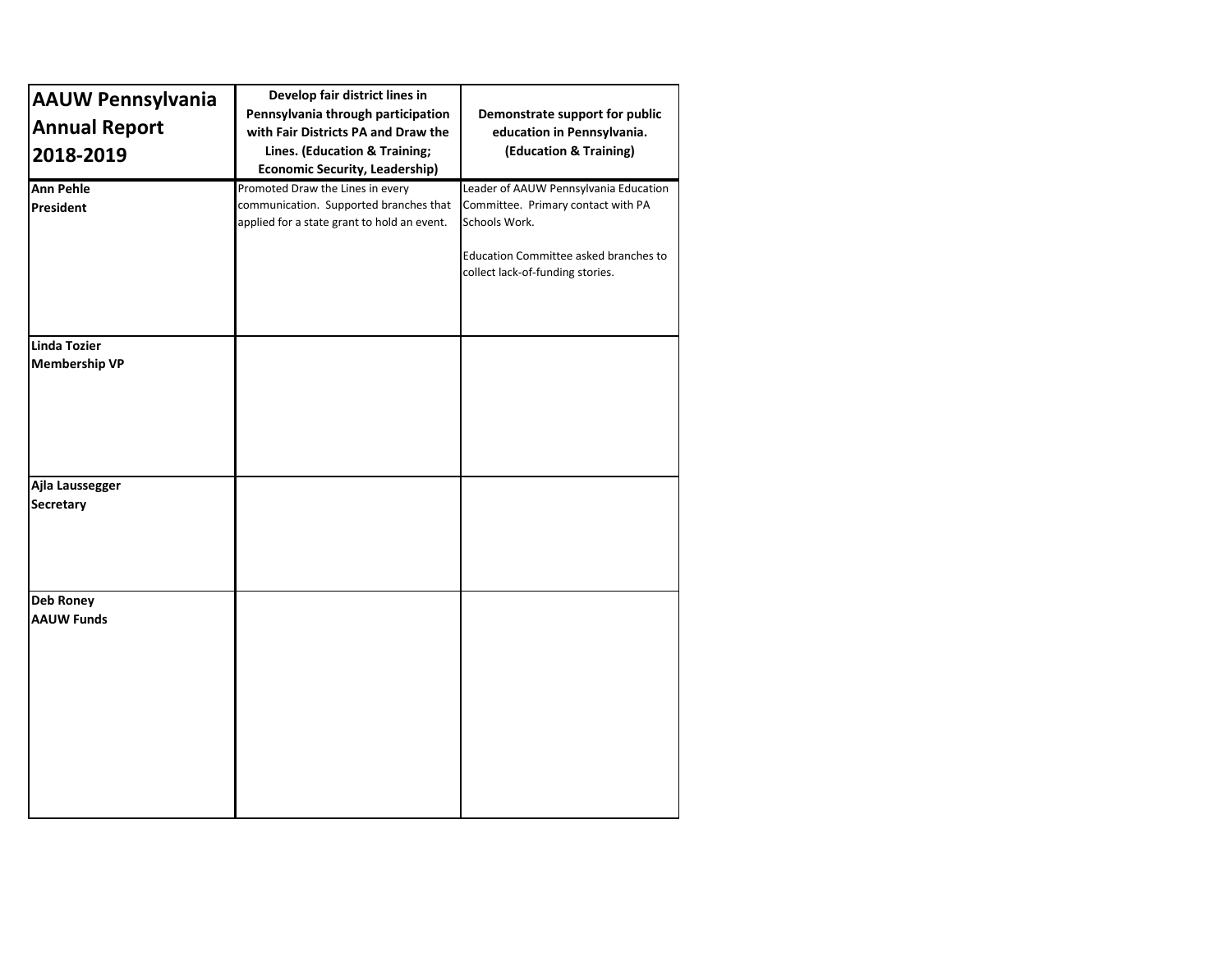| <b>AAUW Pennsylvania</b><br><b>Annual Report</b><br>2018-2019 | Support and mentor branches and<br>members across all demographics                                                                                                                                                                                                                                                                                                                                                                                                                                                                   | Serve as a liaison between national<br>AAUW, Pennsylvania branches, and<br>individual members.                                                                                                                                                                                                                                                                                                                             | Focus national and state goals for<br>branches, providing ideas and<br>resources to help branches of all sizes<br>work toward those goals.                                                          | Support and advocate for<br>Pennsylvania legislation that<br>empowers women.                                                                                                                                                                       |
|---------------------------------------------------------------|--------------------------------------------------------------------------------------------------------------------------------------------------------------------------------------------------------------------------------------------------------------------------------------------------------------------------------------------------------------------------------------------------------------------------------------------------------------------------------------------------------------------------------------|----------------------------------------------------------------------------------------------------------------------------------------------------------------------------------------------------------------------------------------------------------------------------------------------------------------------------------------------------------------------------------------------------------------------------|-----------------------------------------------------------------------------------------------------------------------------------------------------------------------------------------------------|----------------------------------------------------------------------------------------------------------------------------------------------------------------------------------------------------------------------------------------------------|
| <b>Peggy Schmiedecke</b><br>College/University Liaison        | Chaired the NCCWSL Scholarship<br>Committee resulting in numerous email<br>communications with the committee, e-<br>affiliate members, C/U Members and<br><b>AAUW National.</b><br>Student Advisors focus for their campus SO family circumstance. The student contact<br>was Economic Security. Both Juniata and<br>La Roche held Equal Pay Day programs on<br>their campus.<br>Organized the La Roche tabling event,<br>provided materials and secured<br>collaboration with the North Hills<br>Pittsburgh Branch and La Roche SO. | AAUW-PA awarded four scholarships this<br>year. Additionally PA awarded four more<br>with the assistance of the Pittsburgh Branch Campus.<br>\$585, Pat Byerly \$409.50, Allentown Branch<br>\$585, and the Bethlehem Branch \$465.<br>One student was unable to attend due to<br>National and they agreed to give a refund in opportunities and mentoring.<br>the amount of \$395.25 which was<br>calculated by National. | Worked with Beaver Branch on their<br>initiatives to start a SO at PSU Beaver<br>Beginning a dialogue with Pittsburgh<br>Branch to determine local SO's that they<br>could support with scholarship | Outreached to NCCWSL National to<br>negotiate early bird and group discounts.<br>Then communicated PA Board, Branches<br>and individual members that provided<br>scholarship funding.<br>Provided updated content for the AAUW-<br>PA C/U webpage. |
| <b>Susan Johnston</b><br>West District Coordinator            |                                                                                                                                                                                                                                                                                                                                                                                                                                                                                                                                      |                                                                                                                                                                                                                                                                                                                                                                                                                            |                                                                                                                                                                                                     |                                                                                                                                                                                                                                                    |
| <b>Peggy Jennings</b><br><b>Keystoner Editor</b>              | The regular and timely distribution of the<br>Keystoner supports branch members<br>across the state.                                                                                                                                                                                                                                                                                                                                                                                                                                 | Communicating information from Board<br>members, individual branches, and branch<br>districts to individual members through the<br>publication of the Keystoner.                                                                                                                                                                                                                                                           | Publicizing specific branch activities through Reporting on legislative action in the<br>the state to other individual members<br>through the Keystoner.                                            | Keystoner. Serving on the Public Policy<br>committee at the Carlisle branch level.                                                                                                                                                                 |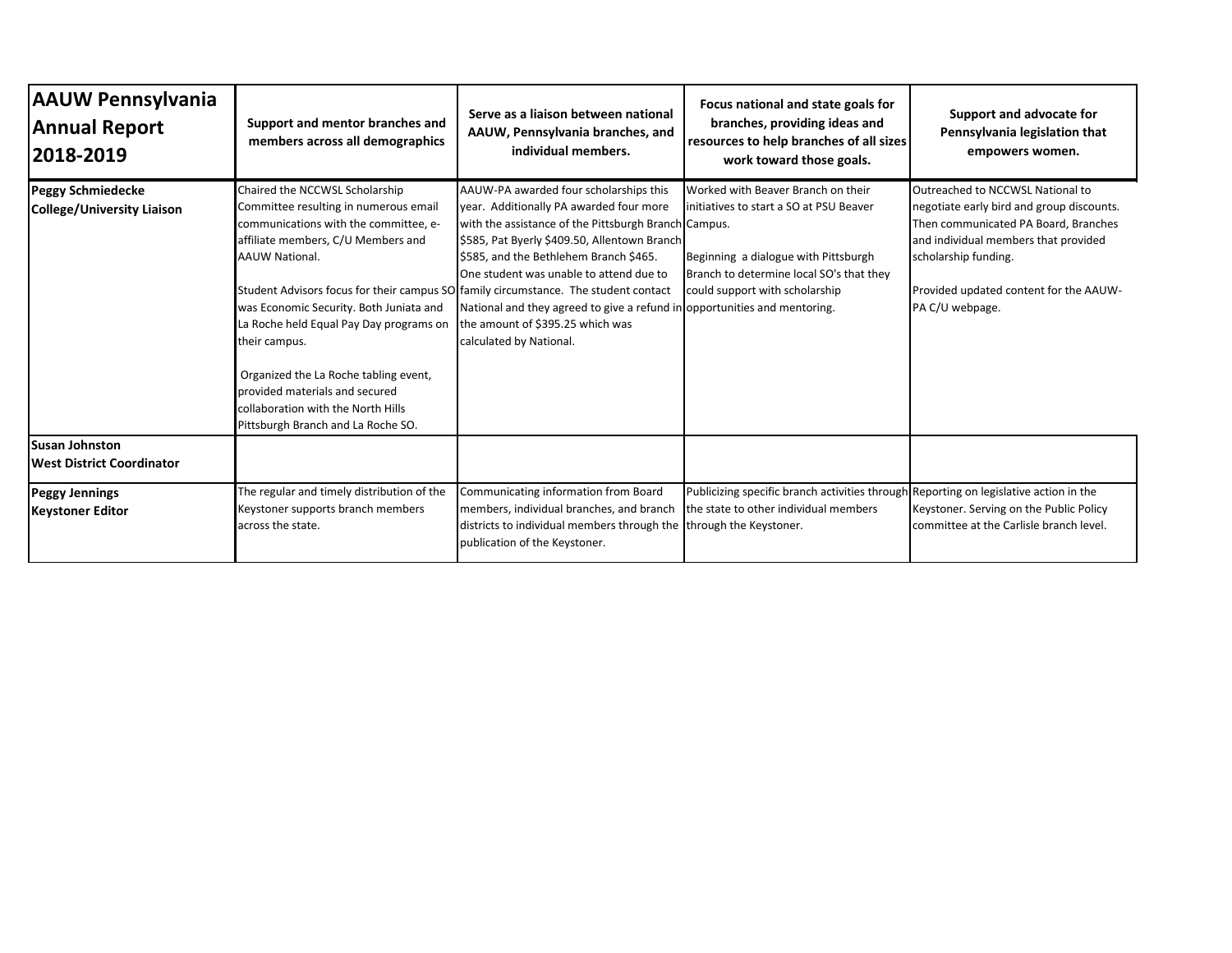| <b>AAUW Pennsylvania</b><br><b>Annual Report</b><br> 2018-2019 | Provide leadership on important<br>issues and help show their relevance<br>at the state and local levels.                                          | Pass Equal Pay legislation in the 2019-<br>2020 General Assembly. (Economic<br>Security) | <b>Implement Work Smart salary</b><br>negotiation workshops across<br>Pennsylvania. (Economic Security                                                                                                                                                                                                                                                                                                                                                                             | Provide financial support for<br>college students to attend<br><b>NCCWSL. (Education &amp; Training:</b><br>Leadership)                                                                                                                                                                                                                                                                                                              |
|----------------------------------------------------------------|----------------------------------------------------------------------------------------------------------------------------------------------------|------------------------------------------------------------------------------------------|------------------------------------------------------------------------------------------------------------------------------------------------------------------------------------------------------------------------------------------------------------------------------------------------------------------------------------------------------------------------------------------------------------------------------------------------------------------------------------|--------------------------------------------------------------------------------------------------------------------------------------------------------------------------------------------------------------------------------------------------------------------------------------------------------------------------------------------------------------------------------------------------------------------------------------|
| <b>Peggy Schmiedecke</b><br><b>College/University Liaison</b>  | Email communications to Branch C/U<br>counterparts and C/U Member<br>Representatives regarding National<br>Programs and changes to past programs.  |                                                                                          | Contributed articles to each of the four<br>Keystoner issues relevant to C/U National<br>and State issues.<br><b>Conducted Student Advisory Council</b><br>Applications process for PA. This years<br>efforts changed to have Student Advisors.<br>mentored the two SA each representing<br>Juniata and La Roche, and organized a<br>AAUW-PA Board Conference call for the<br>students to report on their activities. The<br>call was recorded by Peggy J for others to<br>access. | AAUW-PA awarded four scholarships<br>this year. Additionally PA awarded four<br>more with the assistance of the<br>Pittsburgh Branch \$585, Pat<br>Byerly \$409.50, Allentown Branch<br>\$585, and the Bethlehem Branch \$465.<br>One student was unable to attend due<br>to family circumstance. The student<br>contact National and they agreed to<br>give a refund in the amount of \$395.25<br>which was calculated by National. |
| <b>Susan Johnston</b><br>West District Coordinator             |                                                                                                                                                    |                                                                                          |                                                                                                                                                                                                                                                                                                                                                                                                                                                                                    |                                                                                                                                                                                                                                                                                                                                                                                                                                      |
| <b>Peggy Jennings</b><br><b>Keystoner Editor</b>               | By presenting information about the<br>"Deeper in Debt" initiative for a group in<br>Huntingdon and to Carlisle branch<br>members at a Topic Talk. |                                                                                          |                                                                                                                                                                                                                                                                                                                                                                                                                                                                                    |                                                                                                                                                                                                                                                                                                                                                                                                                                      |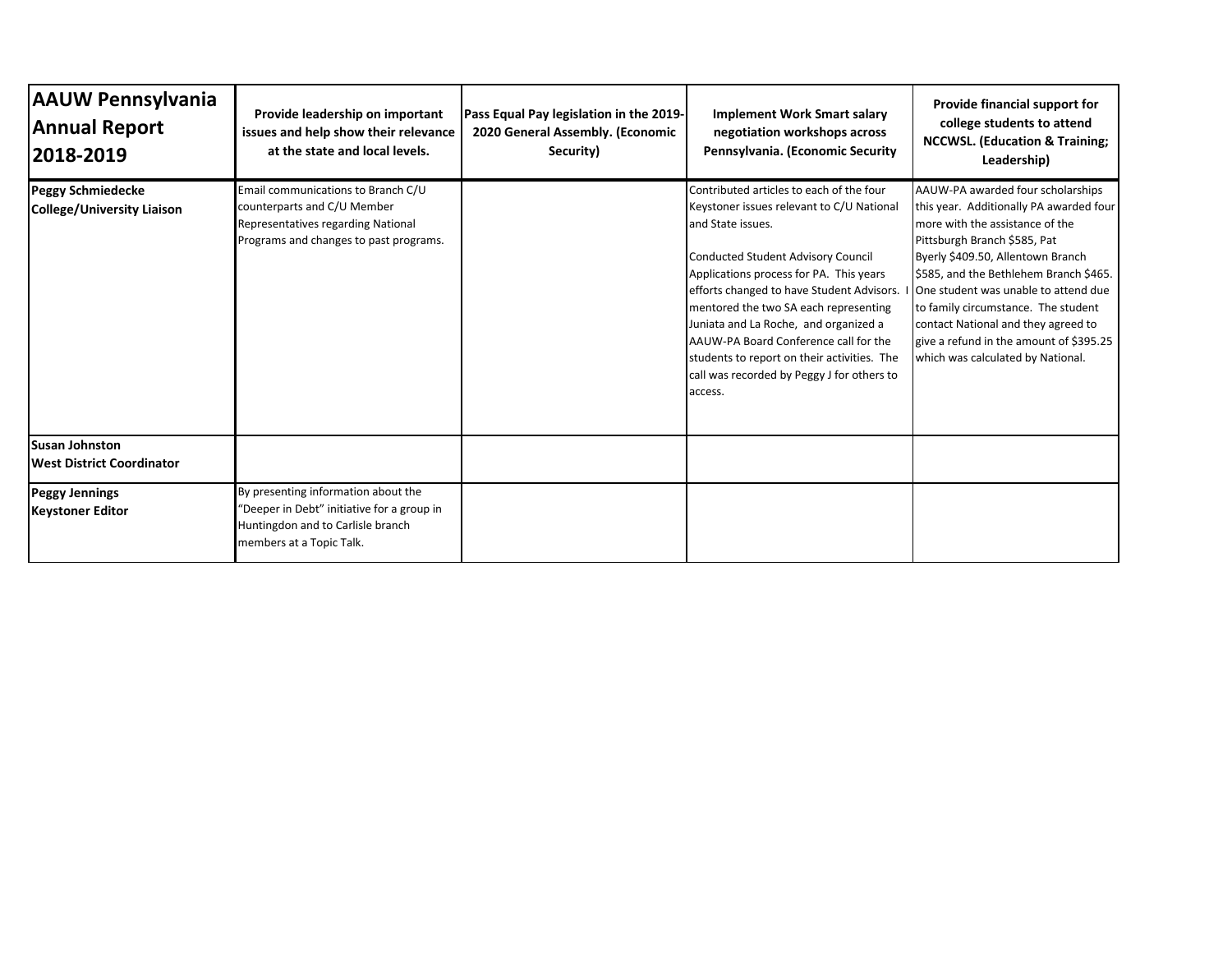| <b>AAUW Pennsylvania</b><br><b>Annual Report</b><br>2018-2019 | Develop fair district lines in<br>Pennsylvania through participation<br>with Fair Districts PA and Draw the<br>Lines. (Education & Training;<br><b>Economic Security, Leadership)</b> | Demonstrate support for public<br>education in Pennsylvania.<br>(Education & Training)                   |
|---------------------------------------------------------------|---------------------------------------------------------------------------------------------------------------------------------------------------------------------------------------|----------------------------------------------------------------------------------------------------------|
| <b>Peggy Schmiedecke</b><br><b>College/University Liaison</b> | Student Advisor at Juniata organized a<br>program around Work Smart.                                                                                                                  |                                                                                                          |
| <b>Susan Johnston</b><br><b>West District Coordinator</b>     |                                                                                                                                                                                       | Topic of district meetings was "Building a<br>movement to support and defend public<br>education in PA." |
| <b>Peggy Jennings</b><br><b>Keystoner Editor</b>              |                                                                                                                                                                                       |                                                                                                          |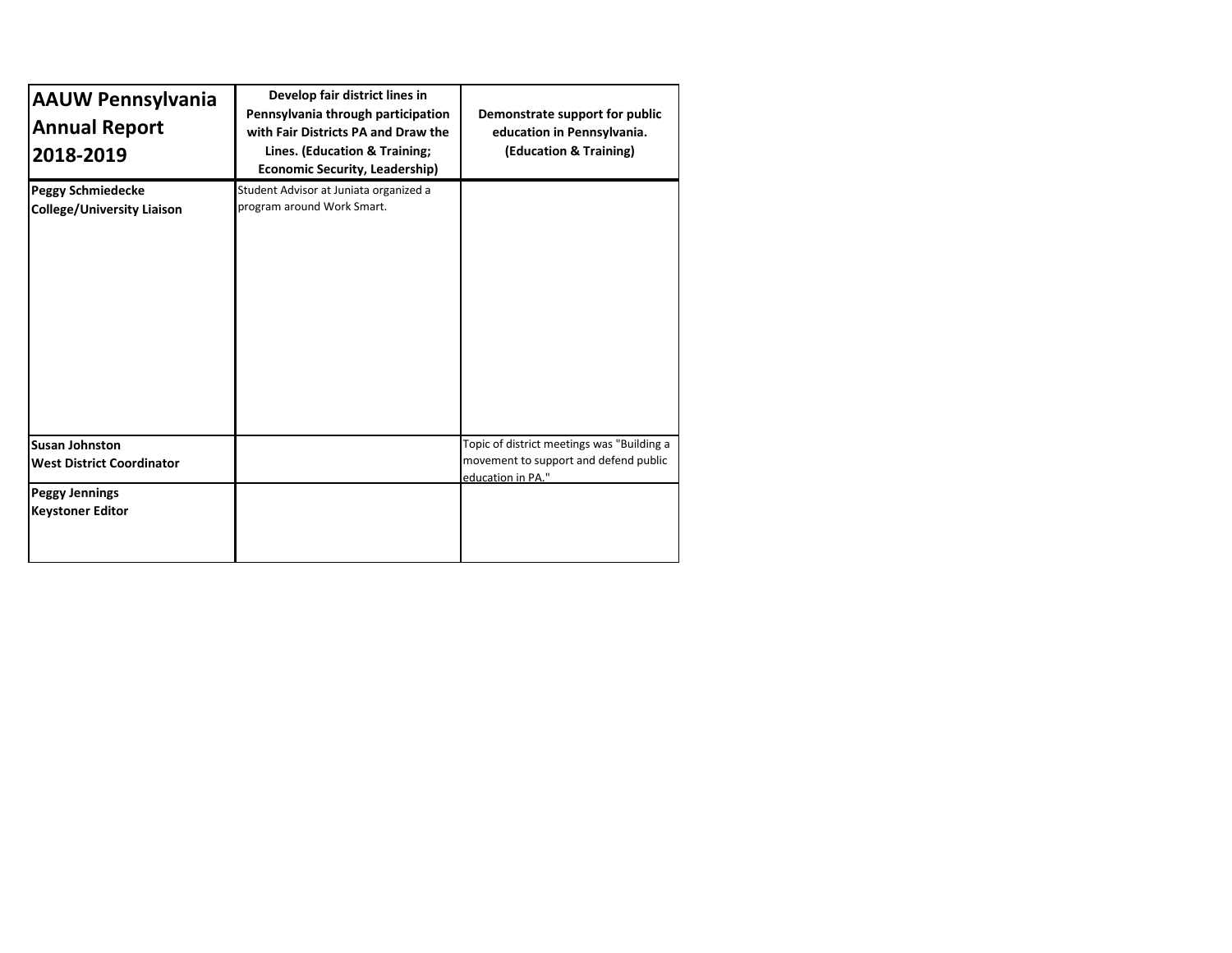| <b>AAUW Pennsylvania</b>                                     | Support and mentor branches and                                                                                                                                                                                                                                                                                                                                                                                        | Serve as a liaison between national                                                                                                                                                                                                                                                                   | Focus national and state goals for<br>branches, providing ideas and                                                                                                 | Support and advocate for                                                                                                                                                                                                                                                                                                                                                                                                                                                                                                                                                                                                                                                                                                                                                                                                   |
|--------------------------------------------------------------|------------------------------------------------------------------------------------------------------------------------------------------------------------------------------------------------------------------------------------------------------------------------------------------------------------------------------------------------------------------------------------------------------------------------|-------------------------------------------------------------------------------------------------------------------------------------------------------------------------------------------------------------------------------------------------------------------------------------------------------|---------------------------------------------------------------------------------------------------------------------------------------------------------------------|----------------------------------------------------------------------------------------------------------------------------------------------------------------------------------------------------------------------------------------------------------------------------------------------------------------------------------------------------------------------------------------------------------------------------------------------------------------------------------------------------------------------------------------------------------------------------------------------------------------------------------------------------------------------------------------------------------------------------------------------------------------------------------------------------------------------------|
| <b>Annual Report</b><br>2018-2019                            | members across all demographics                                                                                                                                                                                                                                                                                                                                                                                        | AAUW, Pennsylvania branches, and<br>individual members.                                                                                                                                                                                                                                               | resources to help branches of all sizes<br>work toward those goals.                                                                                                 | Pennsylvania legislation that<br>empowers women.                                                                                                                                                                                                                                                                                                                                                                                                                                                                                                                                                                                                                                                                                                                                                                           |
| <b>Barbara Price</b><br><b>Public Policy Co-Chair</b>        | Responded to questions about public<br>policy from individuals and branches.<br>policy issues through publication and<br>distribution of Highlights 5 times during<br>the year. Participated in three conference<br>calls for branch public policy chairs<br>updating them on various public policy<br>issues. Developed training on on how to<br>lobby for the March conference call, with<br>23 branch participants. | Followed up with national about AAUW's<br>position on gun control and AAUW-PA gun<br>Encouraged branches to respond to public control resolution in response to a question pay.<br>from a branch public policy chair. Supply<br>links to national resources on public policy<br>issues in Highlights. | Provided materials to branches to use in<br>lobby visits with legislators about equal<br>Make sure Advcocacy in a Box pages on<br>website have current information. | . Worked with Representative Sims staff to<br>get equal pay bill introduced prior to equal<br>pay day. Also worked with Senator<br>Santarsiero to get a companion bill in the<br>senate.<br>. Planned the equal pay rally in the capitol<br>rotunda and briefed members about lobby<br>visits on equal pay.<br>•Participated in three pay equity round<br>tables sponsored by the First Lady, Francis<br>Wolf.<br>. Presented the issue of equal pay at the PA<br>Campaign for Women's Health meeting<br>with the Women's Health Caucus of the<br>legislature.<br>•Continue to monitor legislation to raise<br>the minimum wage. Following efforts to<br>introduce the Family Care Act for paid leave<br>insurance.<br>.Also promoted new initiative by the<br>Women's Law Project to assist victims of<br>sexual assault. |
| <b>Barbara Zaborowski</b><br><b>ConferenceCoordinator</b>    |                                                                                                                                                                                                                                                                                                                                                                                                                        |                                                                                                                                                                                                                                                                                                       |                                                                                                                                                                     |                                                                                                                                                                                                                                                                                                                                                                                                                                                                                                                                                                                                                                                                                                                                                                                                                            |
| Lee Wolfe<br><b>Program VP</b>                               |                                                                                                                                                                                                                                                                                                                                                                                                                        |                                                                                                                                                                                                                                                                                                       |                                                                                                                                                                     |                                                                                                                                                                                                                                                                                                                                                                                                                                                                                                                                                                                                                                                                                                                                                                                                                            |
| Mary Jo Buckwalter<br><b>Finance Officer</b>                 |                                                                                                                                                                                                                                                                                                                                                                                                                        |                                                                                                                                                                                                                                                                                                       |                                                                                                                                                                     |                                                                                                                                                                                                                                                                                                                                                                                                                                                                                                                                                                                                                                                                                                                                                                                                                            |
| <b>Dot McLane</b><br><b>Past President</b>                   |                                                                                                                                                                                                                                                                                                                                                                                                                        |                                                                                                                                                                                                                                                                                                       |                                                                                                                                                                     |                                                                                                                                                                                                                                                                                                                                                                                                                                                                                                                                                                                                                                                                                                                                                                                                                            |
| <b>Pat Byerly</b><br><b>Administrative Director</b>          |                                                                                                                                                                                                                                                                                                                                                                                                                        |                                                                                                                                                                                                                                                                                                       |                                                                                                                                                                     |                                                                                                                                                                                                                                                                                                                                                                                                                                                                                                                                                                                                                                                                                                                                                                                                                            |
| <b>Linda Robbins</b><br><b>Archives Chair</b>                |                                                                                                                                                                                                                                                                                                                                                                                                                        |                                                                                                                                                                                                                                                                                                       |                                                                                                                                                                     |                                                                                                                                                                                                                                                                                                                                                                                                                                                                                                                                                                                                                                                                                                                                                                                                                            |
| Barbara Zaborowski<br><b>West District Coordinator</b>       |                                                                                                                                                                                                                                                                                                                                                                                                                        |                                                                                                                                                                                                                                                                                                       |                                                                                                                                                                     |                                                                                                                                                                                                                                                                                                                                                                                                                                                                                                                                                                                                                                                                                                                                                                                                                            |
| <b>Jordan Glover</b><br><b>Diversity and Inclusion Chair</b> |                                                                                                                                                                                                                                                                                                                                                                                                                        |                                                                                                                                                                                                                                                                                                       |                                                                                                                                                                     |                                                                                                                                                                                                                                                                                                                                                                                                                                                                                                                                                                                                                                                                                                                                                                                                                            |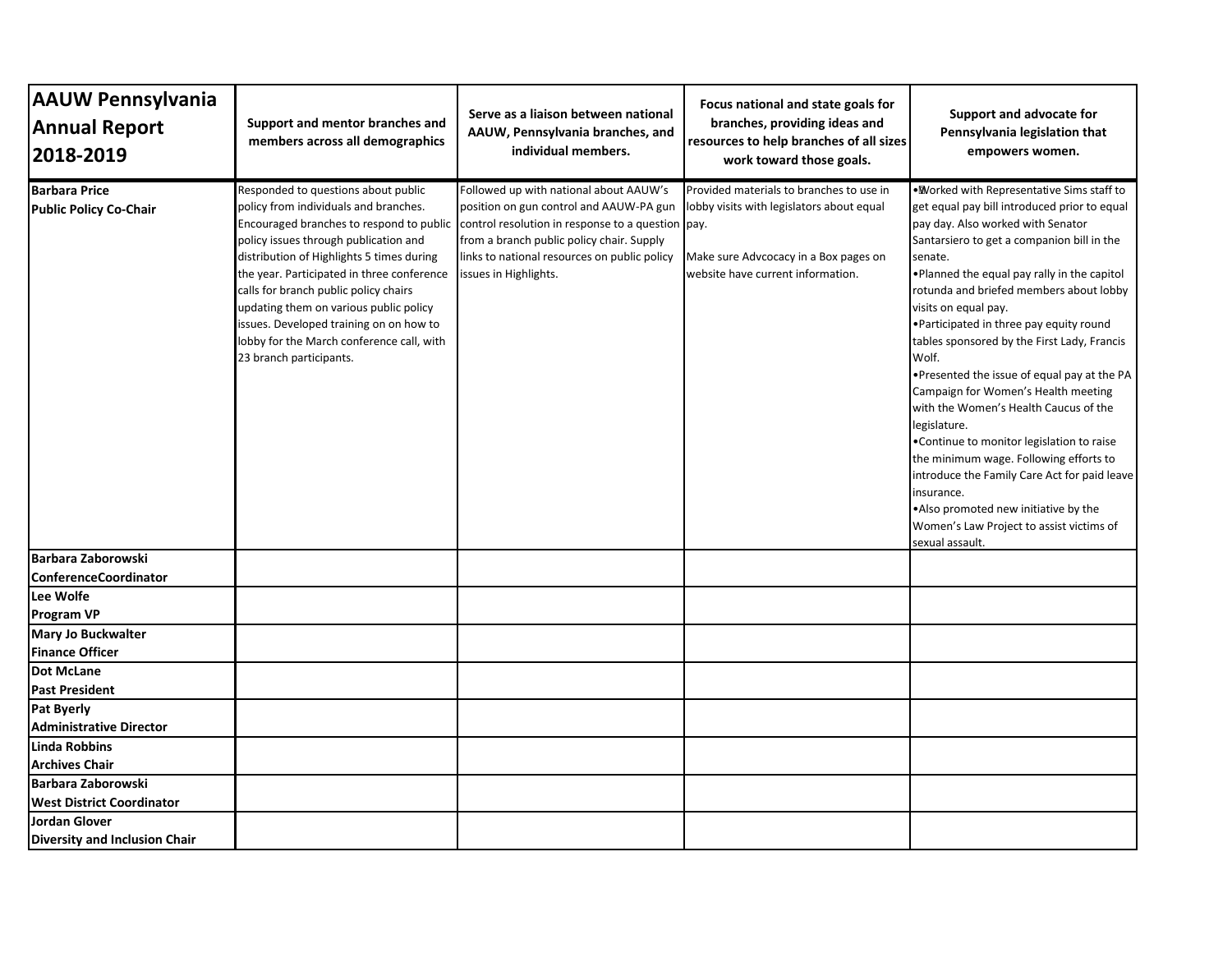| <b>AAUW Pennsylvania</b><br><b>Annual Report</b><br>2018-2019 | Provide leadership on important<br>issues and help show their relevance<br>at the state and local levels.                                       | Pass Equal Pay legislation in the 2019-<br>2020 General Assembly. (Economic<br>Security)                                                                                                                                                                                                                                                                                                                                                                                                                                                          | <b>Implement Work Smart salary</b><br>negotiation workshops across<br>Pennsylvania. (Economic Security                                                                                                                                                                                                                                                 | Provide financial support for<br>college students to attend<br><b>NCCWSL. (Education &amp; Training;</b><br>Leadership) |
|---------------------------------------------------------------|-------------------------------------------------------------------------------------------------------------------------------------------------|---------------------------------------------------------------------------------------------------------------------------------------------------------------------------------------------------------------------------------------------------------------------------------------------------------------------------------------------------------------------------------------------------------------------------------------------------------------------------------------------------------------------------------------------------|--------------------------------------------------------------------------------------------------------------------------------------------------------------------------------------------------------------------------------------------------------------------------------------------------------------------------------------------------------|-------------------------------------------------------------------------------------------------------------------------|
| <b>Barbara Price</b><br><b>Public Policy Co-Chair</b>         | Through Highlights, Equal Pay Rally and<br>Mrs. Wolf round tables made the<br>connection of equal pay and other<br>economic barriers for women. | Worked with Representative Sims staff to<br>get equal pay bill introduced prior to equal<br>pay day. Also worked with Senator<br>Santarsiero to get a companion bill in the<br>senate. Planned the equal pay rally in the<br>capitol rotunda and briefed members<br>about lobby visits on equal pay.<br>Participated in three pay equity round<br>tables sponsored by the First Lady, Francis<br>Wolf. Presented the issue of equal pay at<br>the PA Campaign for Women's Health<br>meeting with the Women's Health Caucus<br>of the legislature. | Promoted the AAUW Work Smart Free On<br>Line Workshop by distributing bookmarks<br>with the link at the round table in<br>Pittsburgh, the Women's Health Caucus<br>and in legislative packet on lobby day.<br>Participated in the initial planning<br>conference call with the PA Commission for<br>Women and AAUW about bringing Work<br>Smart to PA. |                                                                                                                         |
| Barbara Zaborowski<br><b>ConferenceCoordinator</b>            |                                                                                                                                                 |                                                                                                                                                                                                                                                                                                                                                                                                                                                                                                                                                   |                                                                                                                                                                                                                                                                                                                                                        |                                                                                                                         |
| Lee Wolfe                                                     |                                                                                                                                                 |                                                                                                                                                                                                                                                                                                                                                                                                                                                                                                                                                   |                                                                                                                                                                                                                                                                                                                                                        |                                                                                                                         |
| <b>Program VP</b>                                             |                                                                                                                                                 |                                                                                                                                                                                                                                                                                                                                                                                                                                                                                                                                                   |                                                                                                                                                                                                                                                                                                                                                        |                                                                                                                         |
| Mary Jo Buckwalter                                            |                                                                                                                                                 |                                                                                                                                                                                                                                                                                                                                                                                                                                                                                                                                                   |                                                                                                                                                                                                                                                                                                                                                        |                                                                                                                         |
| <b>Finance Officer</b>                                        |                                                                                                                                                 |                                                                                                                                                                                                                                                                                                                                                                                                                                                                                                                                                   |                                                                                                                                                                                                                                                                                                                                                        |                                                                                                                         |
| <b>Dot McLane</b>                                             |                                                                                                                                                 |                                                                                                                                                                                                                                                                                                                                                                                                                                                                                                                                                   |                                                                                                                                                                                                                                                                                                                                                        |                                                                                                                         |
| <b>Past President</b>                                         |                                                                                                                                                 |                                                                                                                                                                                                                                                                                                                                                                                                                                                                                                                                                   |                                                                                                                                                                                                                                                                                                                                                        |                                                                                                                         |
| <b>Pat Byerly</b>                                             |                                                                                                                                                 |                                                                                                                                                                                                                                                                                                                                                                                                                                                                                                                                                   |                                                                                                                                                                                                                                                                                                                                                        |                                                                                                                         |
| <b>Administrative Director</b>                                |                                                                                                                                                 |                                                                                                                                                                                                                                                                                                                                                                                                                                                                                                                                                   |                                                                                                                                                                                                                                                                                                                                                        |                                                                                                                         |
| Linda Robbins                                                 |                                                                                                                                                 |                                                                                                                                                                                                                                                                                                                                                                                                                                                                                                                                                   |                                                                                                                                                                                                                                                                                                                                                        |                                                                                                                         |
| <b>Archives Chair</b>                                         |                                                                                                                                                 |                                                                                                                                                                                                                                                                                                                                                                                                                                                                                                                                                   |                                                                                                                                                                                                                                                                                                                                                        |                                                                                                                         |
| Barbara Zaborowski                                            |                                                                                                                                                 |                                                                                                                                                                                                                                                                                                                                                                                                                                                                                                                                                   |                                                                                                                                                                                                                                                                                                                                                        |                                                                                                                         |
| <b>West District Coordinator</b>                              |                                                                                                                                                 |                                                                                                                                                                                                                                                                                                                                                                                                                                                                                                                                                   |                                                                                                                                                                                                                                                                                                                                                        |                                                                                                                         |
| Jordan Glover<br><b>Diversity and Inclusion Chair</b>         |                                                                                                                                                 |                                                                                                                                                                                                                                                                                                                                                                                                                                                                                                                                                   |                                                                                                                                                                                                                                                                                                                                                        |                                                                                                                         |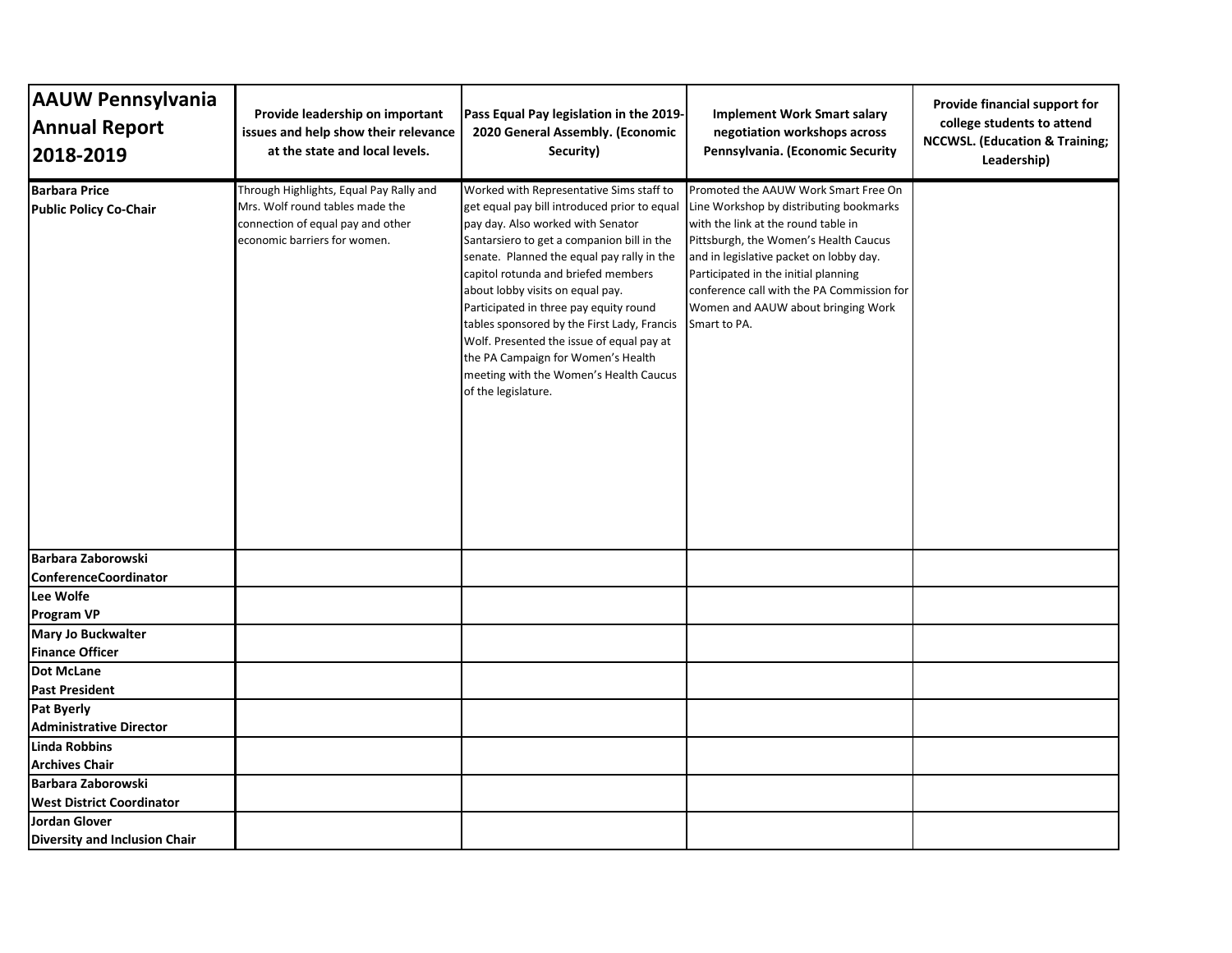| <b>AAUW Pennsylvania</b>                              | Develop fair district lines in            |                                                                       |
|-------------------------------------------------------|-------------------------------------------|-----------------------------------------------------------------------|
|                                                       | Pennsylvania through participation        | Demonstrate support for public                                        |
| <b>Annual Report</b>                                  | with Fair Districts PA and Draw the       | education in Pennsylvania.                                            |
| 2018-2019                                             | Lines. (Education & Training;             | (Education & Training)                                                |
|                                                       | <b>Economic Security, Leadership)</b>     |                                                                       |
| <b>Barbara Price</b><br><b>Public Policy Co-Chair</b> | Promoted this program through Highlights. | Articles from the Education Committee<br>were included in Highlights. |
|                                                       |                                           |                                                                       |
| Barbara Zaborowski                                    |                                           |                                                                       |
| <b>ConferenceCoordinator</b>                          |                                           |                                                                       |
| Lee Wolfe                                             |                                           |                                                                       |
| <b>Program VP</b>                                     |                                           |                                                                       |
| <b>Mary Jo Buckwalter</b>                             |                                           |                                                                       |
| <b>Finance Officer</b>                                |                                           |                                                                       |
| <b>Dot McLane</b>                                     |                                           |                                                                       |
| <b>Past President</b>                                 |                                           |                                                                       |
| <b>Pat Byerly</b>                                     |                                           |                                                                       |
| <b>Administrative Director</b>                        |                                           |                                                                       |
| Linda Robbins                                         |                                           |                                                                       |
| <b>Archives Chair</b>                                 |                                           |                                                                       |
| Barbara Zaborowski                                    |                                           |                                                                       |
| <b>West District Coordinator</b>                      |                                           |                                                                       |
| <b>Jordan Glover</b><br>Diversity and Inclusion Chair |                                           |                                                                       |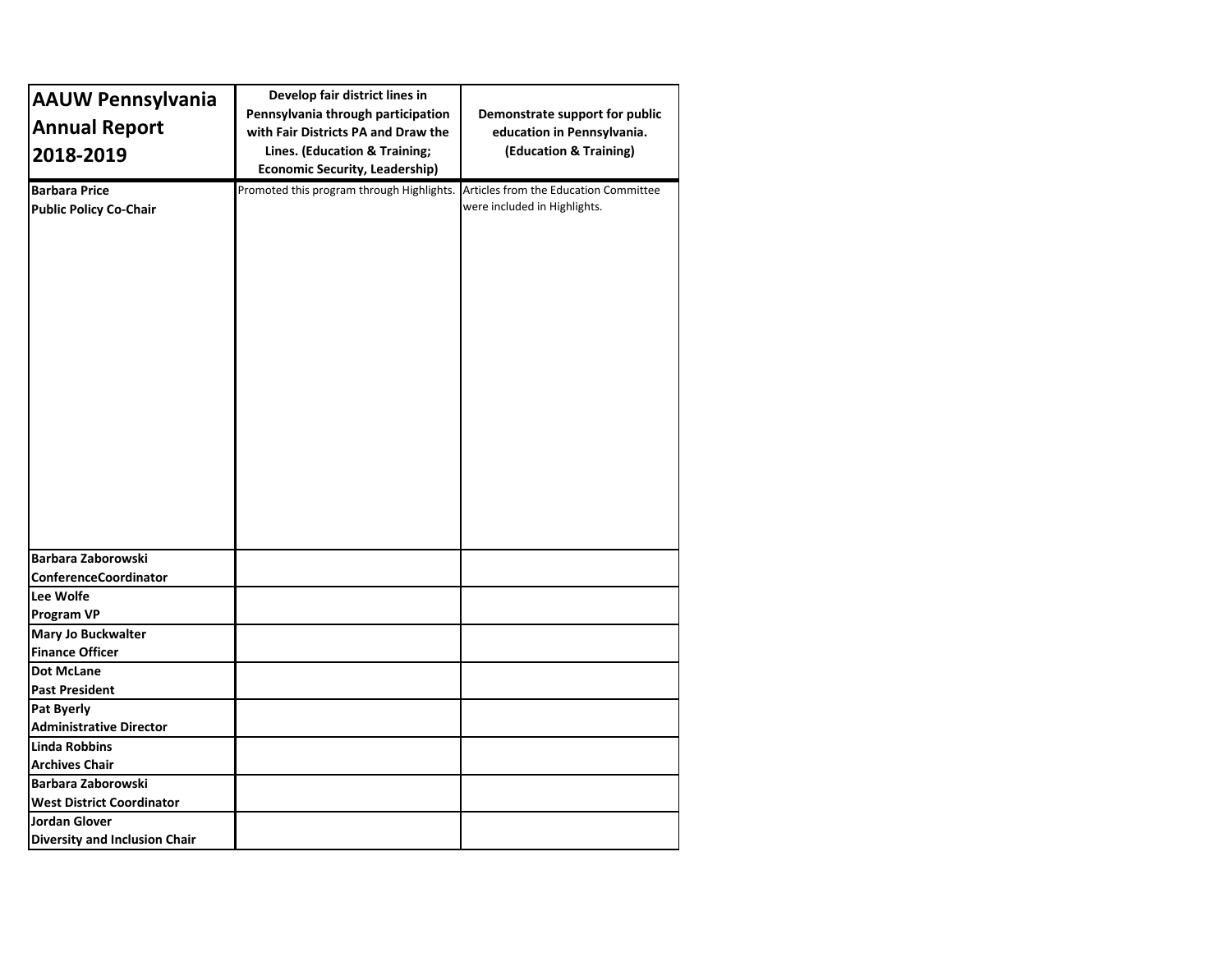| <b>AAUW Pennsylvania</b><br><b>Annual Report</b><br>2018-2019 | Support and mentor branches and<br>members across all demographics | Serve as a liaison between national<br>AAUW, Pennsylvania branches, and<br>individual members. | Focus national and state goals for<br>branches, providing ideas and<br>resources to help branches of all sizes<br>work toward those goals. | Support and advocate for<br>Pennsylvania legislation that<br>empowers women. |
|---------------------------------------------------------------|--------------------------------------------------------------------|------------------------------------------------------------------------------------------------|--------------------------------------------------------------------------------------------------------------------------------------------|------------------------------------------------------------------------------|
| Open                                                          |                                                                    |                                                                                                |                                                                                                                                            |                                                                              |
| <b>East District Coordinator</b>                              |                                                                    |                                                                                                |                                                                                                                                            |                                                                              |
| Open                                                          |                                                                    |                                                                                                |                                                                                                                                            |                                                                              |
| Conference Registrar                                          |                                                                    |                                                                                                |                                                                                                                                            |                                                                              |
| <b>Susan Nenstiel</b>                                         |                                                                    |                                                                                                |                                                                                                                                            |                                                                              |
| <b>Bylaws Chair</b>                                           |                                                                    |                                                                                                |                                                                                                                                            |                                                                              |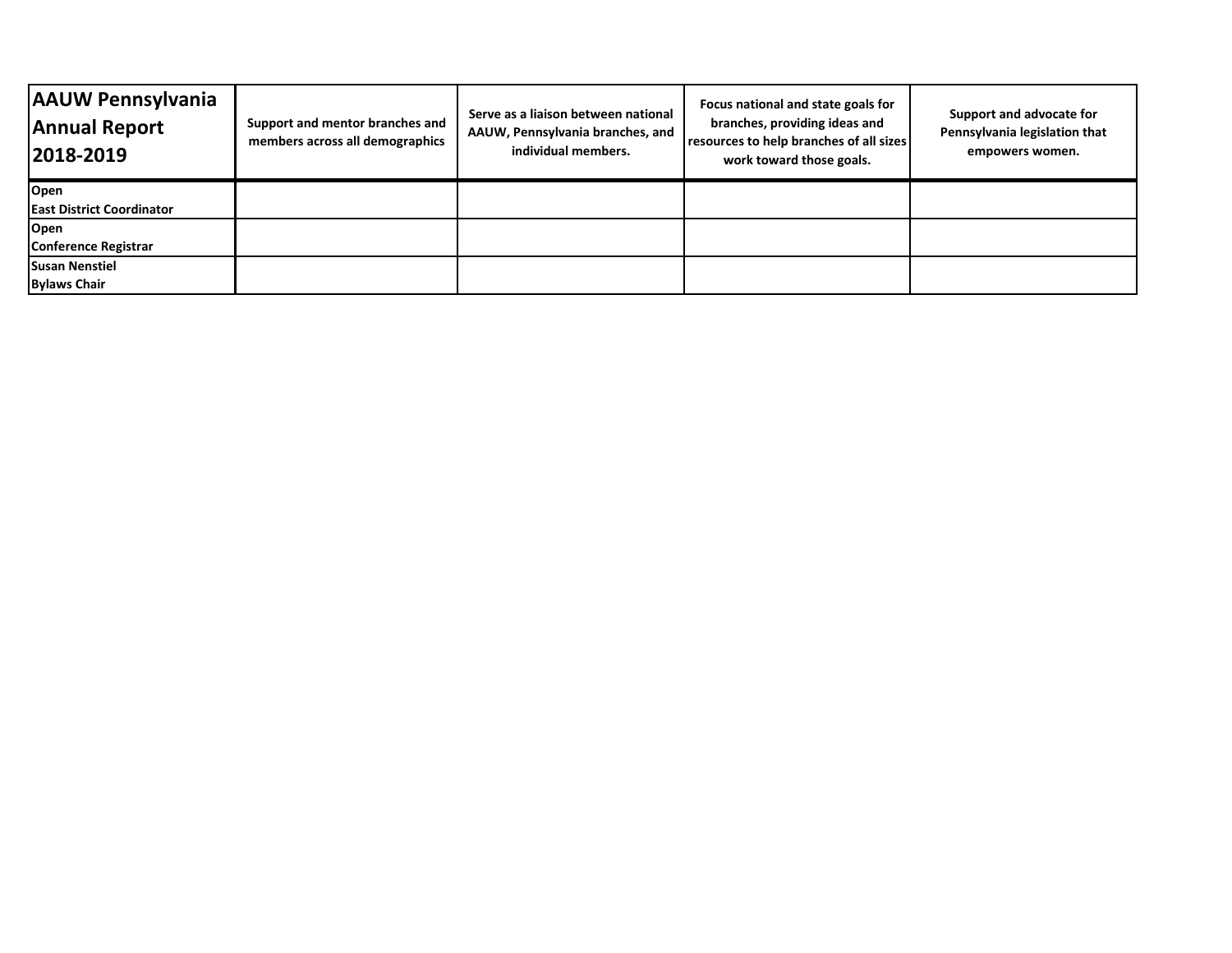| <b>AAUW Pennsylvania</b><br><b>Annual Report</b><br>2018-2019 | Provide leadership on important<br>issues and help show their relevance<br>at the state and local levels. | Pass Equal Pay legislation in the 2019-<br>2020 General Assembly. (Economic<br>Security) | <b>Implement Work Smart salary</b><br>negotiation workshops across<br>Pennsylvania. (Economic Security | Provide financial support for<br>college students to attend<br><b>NCCWSL. (Education &amp; Training;</b><br>Leadership) |
|---------------------------------------------------------------|-----------------------------------------------------------------------------------------------------------|------------------------------------------------------------------------------------------|--------------------------------------------------------------------------------------------------------|-------------------------------------------------------------------------------------------------------------------------|
| Open                                                          |                                                                                                           |                                                                                          |                                                                                                        |                                                                                                                         |
| <b>East District Coordinator</b>                              |                                                                                                           |                                                                                          |                                                                                                        |                                                                                                                         |
| Open                                                          |                                                                                                           |                                                                                          |                                                                                                        |                                                                                                                         |
| <b>Conference Registrar</b>                                   |                                                                                                           |                                                                                          |                                                                                                        |                                                                                                                         |
| <b>Susan Nenstiel</b>                                         |                                                                                                           |                                                                                          |                                                                                                        |                                                                                                                         |
| <b>Bylaws Chair</b>                                           |                                                                                                           |                                                                                          |                                                                                                        |                                                                                                                         |
|                                                               |                                                                                                           |                                                                                          |                                                                                                        |                                                                                                                         |

 $\mathbf I$